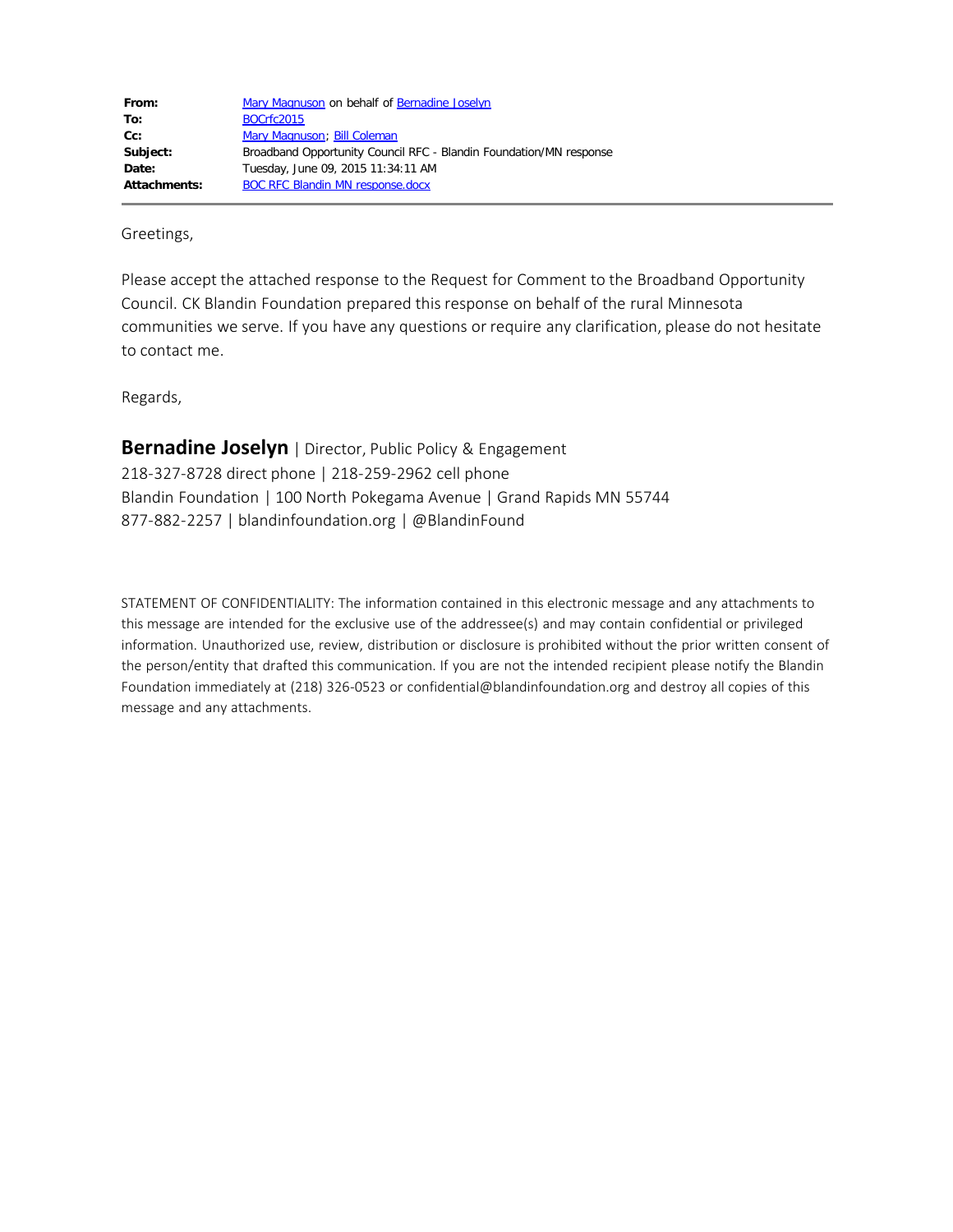**Date:** June 8, 2015

**To:** Broadband Opportunity Council

**From:** C.K. Blandin Foundation, Grand Rapids, MN, on behalf of rural Minnesota communities

**Re:** Response to Request for Input

Thank you for the invitation to provide input to the Broadband Opportunity Council.

We applaud your purpose and welcome your resolve to address the reality that Americans without broadband access and the ability to use it are denied equal opportunity to participate fully in American life. Broadband has become the indispensable infrastructure of our age.

As one of only a handful of philanthropies in the nation with a rural focus, for the past 13 years Blandin Foundation has dedicated millions of dollars in grants and programs, plus staff resources, to help rural communities get the broadband they need and acquire the skills to use it. We have focused on driving broadband access and adoption because we recognize that broadband is critical to everything we care about as a foundation.

In this work we have worked in dozens of rural communities with many partners in multiple sectors on broadband adoption programs that have touched thousands of Minnesotans. Our experience includes the implementation of a \$4.8 million Broadband Technology Opportunities Program (BTOP) grant under the American Recovery and Reinvestment Act (ARRA), now recognized by NTIA for numerous best practices.

Today Blandin Foundation remains focused on community broadband access and adoption: our Trustees have committed an addition \$1.5 million in grant dollars – plus staff time and attention – for this work in 2015-2016. We will continue to apply learning and experience gained from the BTOP-funded work to these ongoing investments.

Our response to the Council's Request for Comment is informed by this experience and aspires to represent the voices of the rural communities we serve. Our comments have been reviewed and endorsed by the foundation's Broadband Strategy Board, a 15-member advisory council that brings a wide range of perspectives and experience to the foundation's work.

Blandin Foundation's key observations and recommendations in response to the Council's Request for Input overall include:

• Eliminating the digital divide that threatens the promise of equal opportunity at the heart of our democratic society is an urgent challenge that must be part of our national agenda. States and communities need the federal government and its resources as a partner in this work.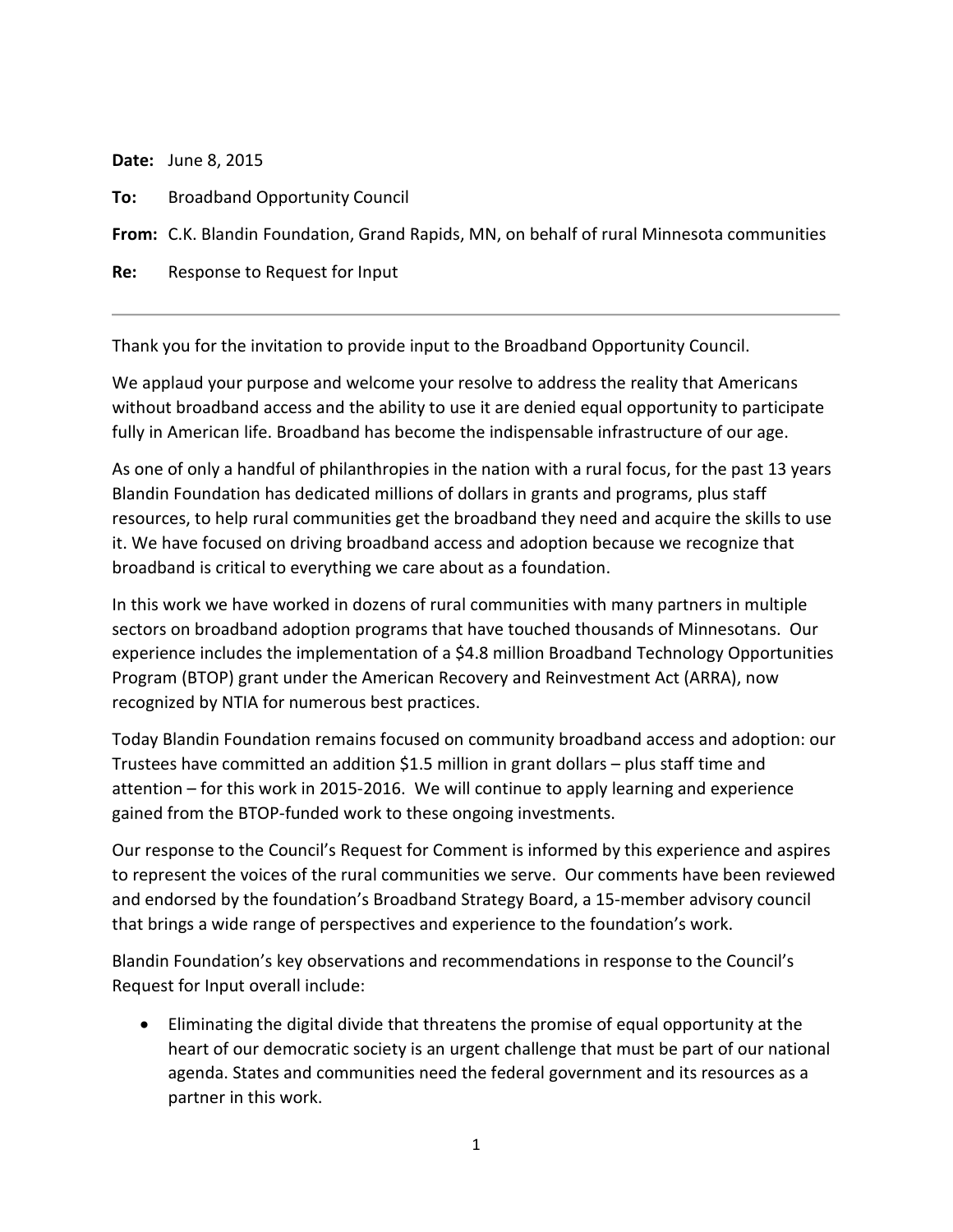- Federal policies and programs can and do play an important role in bringing broadband to hard-to-serve communities, and in reversing the growing digital divide. For example, federal investment in broadband access and adoption made available to Minnesota through the American Recovery and Reinvestment Act has made a significant positive difference to rural Minnesota communities' ability to be globally competitive and ensure a high quality of life for their residents. According to the Governor's Broadband Task Force, federal broadband investments in Minnesota through ARRA led to:
	- o 61,139 businesses, residences and critical community facilities passed
	- o 1,751 miles of middle mile fiber network
	- o 1,105 critical community facilities connected
	- o 8 new computer centers created
	- o 20 computer centers upgraded
	- o 60 public access computer sites created\*
	- o 56,663 new subscribers tied to broadband adoption programs\*

\*these numbers come from the [Blandin Foundation's final MIRC report](http://blandinfoundation.org/_uls/resources/MIRC_outcomes_overview_June_2013.pdf)

- Partnerships are key to success. The federal government can spur creative partnering by requiring and/or rewarding cross-sector and cross-agency collaboration.
- Broadband access alone is not enough! Investments in people, education and training are essential to achieve meaningful use of the Internet. Community-based broadband literacy and market development efforts can and do help ensure that all Americans can participate fully in our nation's economy and civic and cultural life.

With this experience and context in mind, the Blandin Foundation recommends the following for your consideration:

# **Enable, Encourage and Engage in Collaboration**

As a major funder of broadband networks through USDA and the FCC, and of technology usage by schools, health care, public safety, natural resources, transportation and other agencies, often in partnership with states and local governments, the federal government should remove barriers and reward collaborative practices. In addition, the federal government should examine how it can be an active participant in collaborative efforts to extend broadband to rural areas by using its own significant purchasing power to spur broadband network deployment. Consideration should be given to both last mile and middle mile projects.

Examples of how this might occur include:

• Enable education networks using Universal Service Funds to collaborate with public and private sector community partners to leverage public sector broadband purchasing for community-wide benefits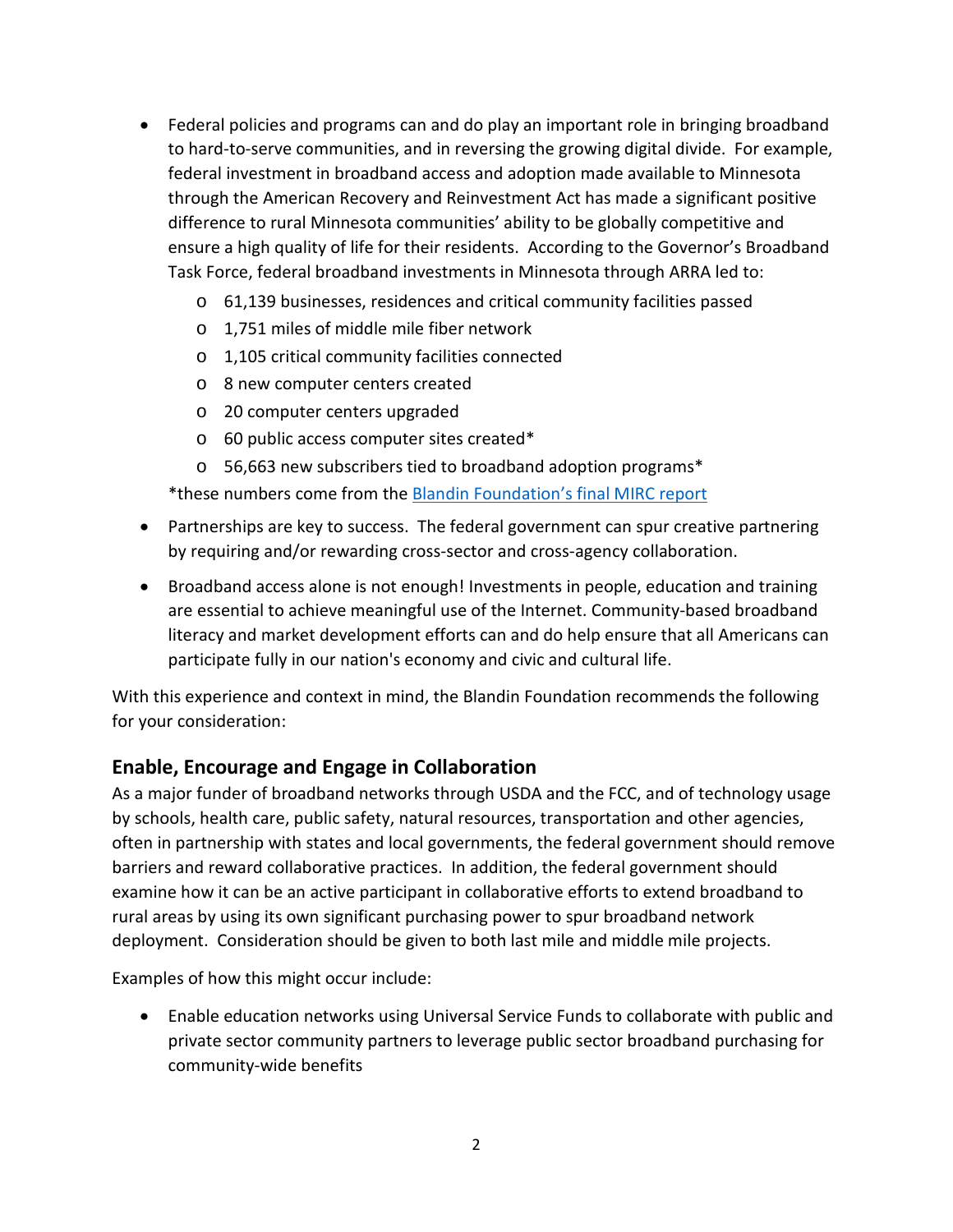- Encourage collaboration through clear rules and project criteria such as those just announced by Secretary Vilsack (Regional Development Priority).
- Engage as a collaborating partner using the federal government's own purchasing power, joining with local and regional initiatives to spur broadband investment and competition.
- Require and/or incentivize federal funding recipients to work collaboratively across sectors and agencies. Continue to support and promote the NTIA-led BroadbandUSA program.
- Promote the use of "dig once" state programs that provide a platform for collaborative investment – now and into the future.

# **Support and Spur Rural Broadband Cooperatives**

The federal broadband stimulus funding, State of Minnesota broadband funding and CAF programs are all based on a key finding – there is a market failure for broadband development in rural areas. There is insufficient ROI to attract investor-driven private sector investment in rural broadband.

Blandin Foundation has funded numerous broadband feasibility studies that document the gap between the costs of network deployment and the expected cash flows from network operations. Several of these projects have moved forward with ARRA funding; others are now moving forward with State of Minnesota broadband funds. Communities are prepared to participate in these broadband deployment efforts, but need quality partners. Most communities have found that finding willing investor-owned broadband provider partners is a very difficult task.

Broadband cooperatives provide the best broadband services in Minnesota. Started years ago by local community leaders to provide needed rural telephone services, telephone cooperatives have now transformed their copper networks to virtually 100% fiber-to-the-home broadband networks. Starting this investment in their home telephone exchange areas, they have moved into adjacent communities and rural areas due to demand by bandwidth-hungry residents and businesses. Consolidated, Farmers Mutual, Federated, Park Region, Paul Bunyan and West Central are just some of these broadband cooperatives.

Electric cooperatives also provide broadband Internet. Minnesota examples include Arrowhead Electric (FTTH), Mille Lacs Energy and Cooperative Light and Power (fixed wireless) and the Wild Blue satellite consortium. MVTV Cooperative delivers fixed wireless services in Southwest Minnesota, transitioning from their tradition of wireless cable television services. It is interesting to note that Arrowhead Electric follows in the steps of Boreal Access, a cooperative started in Cook County at the dawn of the Internet age to provide dial-up and DSL Internet, thus continuing a tradition of cooperatively provided Internet.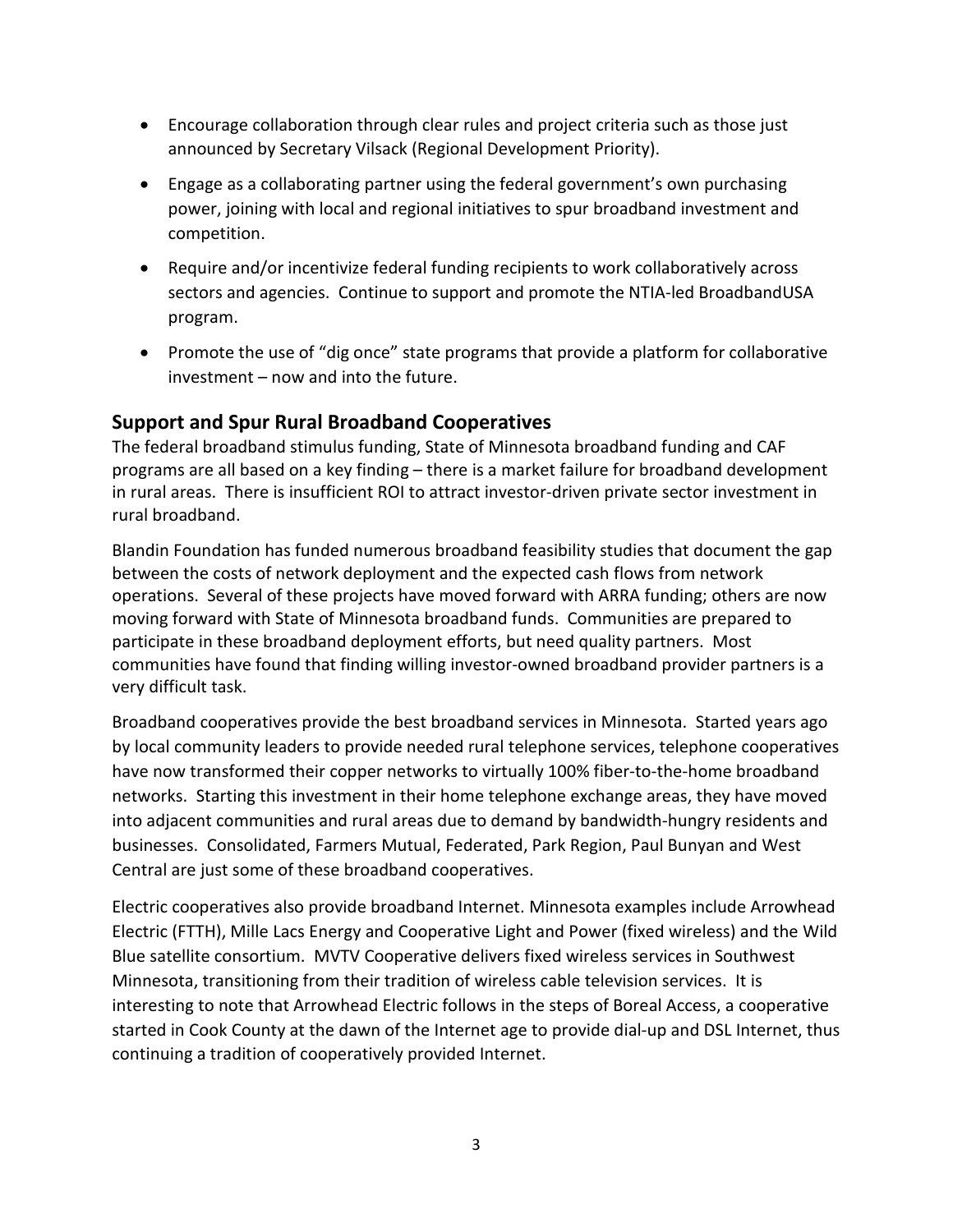#### **Why cooperatives?**

- Building a business case for broadband investment in unserved or underserved areas of Minnesota is very challenging for investor-owned providers.
- Cooperatives are member-owned and can be more patient investors with delayed or minimal ROI requirements.
- Community and economic development benefits derived from broadband investments, both the intrinsic values and the increased community sustainability, are highly valued by locally owned cooperatives.
- Establishment of cooperatives may be less objectionable to those who oppose government broadband networks.
- There is an established history of public-private partnerships between government units and cooperatives, such as Arrowhead, CTC, Farmers Mutual, and Federated. Returns from successful partnerships remain in the community.

Though USDA has long supported telephone cooperatives through its traditional loan programs, the conservative nature of the RUS lending policies discourages the formation of new cooperatives seeking to bring broadband services to unserved and underserved rural locations. The federal government should consider new policies to support the creation of new broadband cooperatives.

To address this opportunity, in 2014, Blandin Foundation applied for USDA funding to support the creation of a unique Cooperative Development Center focused on broadband cooperatives. In their comments, the USDA reviewer was not able to make the connection between broadband development and business and economic development. Clearly, this connection exists and a stronger recognition by federal agencies needs to be established.

As CAF2 funding processes are determined, cooperatives should receive special consideration due to the multitude of additional benefits that local ownership brings to a rural area – wealth creation, local control, long term investment perspective, etc.

Use the power of the president's bully pulpit. President Obama's 1/14/15 Cedar Rapids speech in support of local choice in broadband, formally opposing measures that limit the range of options available to communities to spur expanded local broadband infrastructure, including ownership of networks.

# **Continue Efforts to Spur Adoption and Increase Sophistication of Use**

The Sustainable Broadband Adoption projects funded through BTOP provided strong evidence of the positive impact on individuals and communities from these efforts.

The program the foundation administered with the help of federal ARRA funds has been the subject of numerous evaluations and assessments. In addition to project-affiliated evaluators, our project was one of 27 case study analyses conducted on behalf of NTIA by ASR Analytics, as part of a broader effort to understand the impact of BTOP and BIA projects. One example of the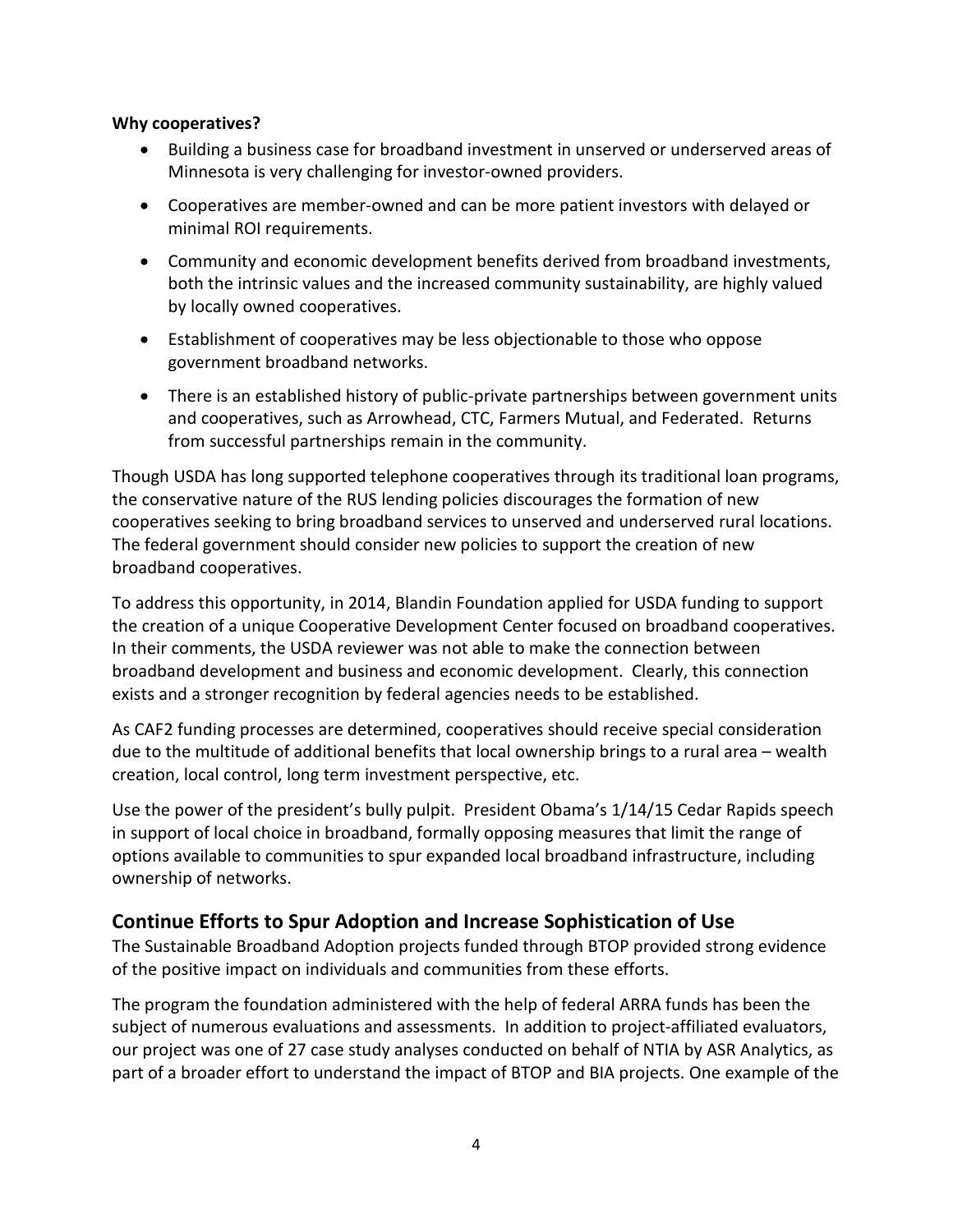program's impact, as described in the report: "Networks of businesses have formed to share resources and best practices, supporting innovation in the use of digital tools into the future."

Based on our experience, key elements of successful broadband adoption efforts include:

*I. Communities know best.* 

Involve citizens directly in articulating their community's broadband adoption and utilization goals to catalyze long-term engagement needed to increase adoption.

*II. Local Leadership matters.*  Help local broadband champions obtain and use skills to frame issues, build and sustain

relationships and mobilize people to build a community's capacity to achieve its broadband goals.

- *III. Broadband is not an end in itself.*  It is a means to the higher ends of increased economic vitality and improved quality of life. Framing it this way helps.
- *IV. High touch outreach works.*  Effective recruitment strategies are intra-community, hyper-local, and personalized.

Change follows relationship lines.

- *V. Peers make great teachers.*  Peer-based learning formats are popular, low cost and easily sustainable tools to build a community's technological savvy.
- *VI. Cross-community communication is key.*  Signage, local media support, and aligned social media are effective low-cost ways to spur and sustain energy and excitement for community projects.

We recommend the following:

- NTIA continue in its convening role and continue to create and maintain aggregated online "best practice" resources.
- Provide funding for competitive, community-based broadband adoption efforts, ala more BIA/BTOP. Recognize and resource public libraries to offer public access and training.
- Show thought leadership on the importance of affordable access and digital literacy for all. Call on Americans and the industry to make addressing the digital divide a national imperative.
- Recognize that equipping digitally excluded people requires computers, connectivity and training. Our strategic partner – PCs for People – finds that more than 80% of new computer users will keep their broadband subscription after a discounted trial period.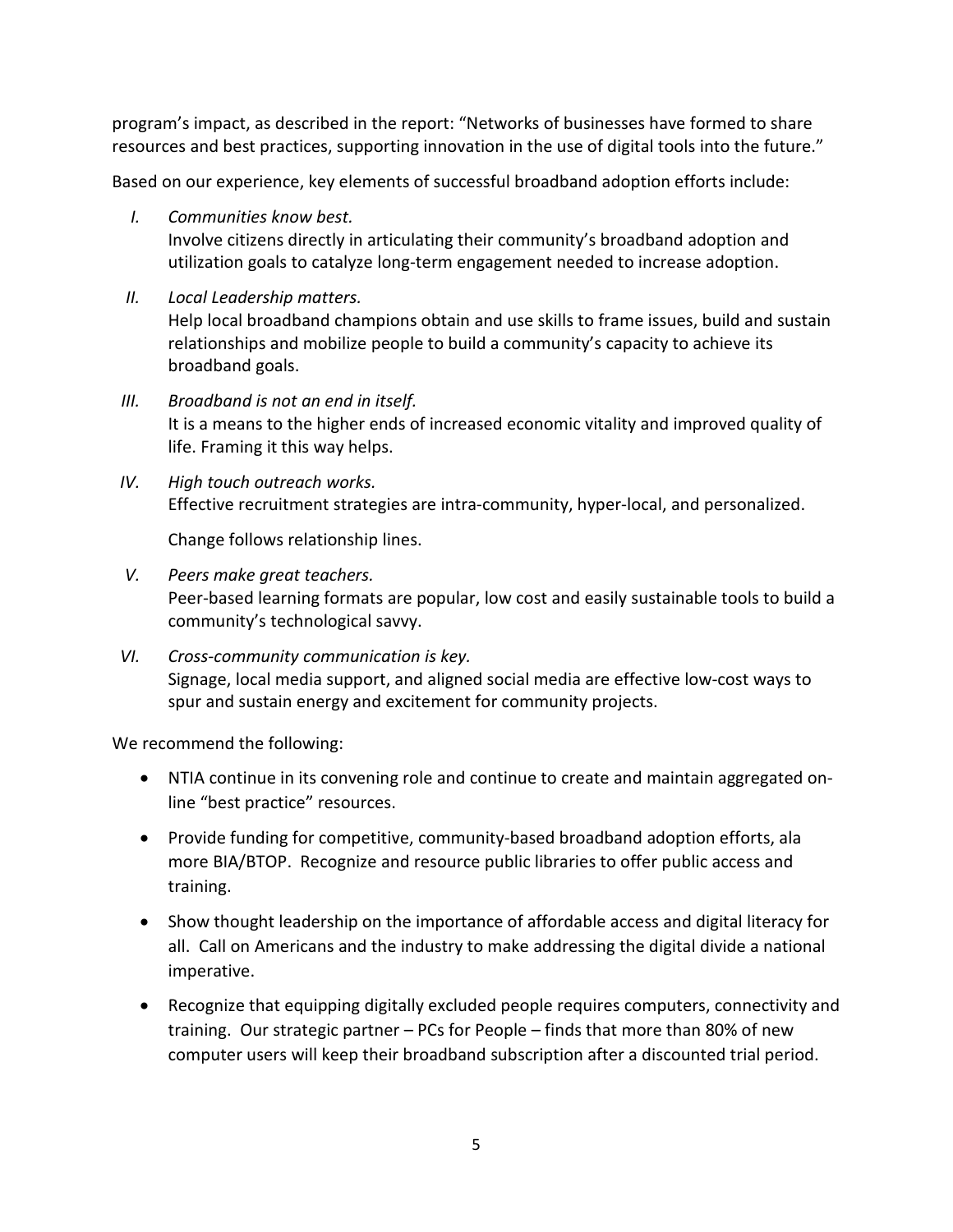### **A. Overarching Questions**

# *1. How can the federal government promote best practices in broadband deployment and adoption?*

Blandin Foundation's ability to work with rural communities on both deployment and adoption was greatly enhanced via the BTOP grant received via ARRA funding. This funding encouraged the foundation to engage in productive and innovative partnerships in a new ways. Our collaborative efforts were extremely productive; many of these partnerships continue today in our ongoing work.

It is clear that deployment in high cost areas cannot rely on market mechanisms alone. No matter how high the expected take rates, the nature of the geography and demographics will stymie investment. NTIA and USDA should develop funding mechanisms that include the possibility of funding for new and existing broadband providers, especially those with local ownership structures, whether investor, cooperative or local units of government, or some combination thereof. Minnesota has many communities/counties/partnerships that have done their homework, have been stimulating market demand and simply cannot make the business case to obtain financing for broadband deployment. We know that this investment still needs to occur; we need to create and fund mechanisms to make it happen and the federal government is best positioned to do so.

NTIA should continue its expanding role in creating, collecting and maintaining aggregated on-line best practices resources. With this centralized data and resource base, organizations like Blandin Foundation can direct community stakeholders to these resources and free us and others like us from the significant burden of doing this work ourselves.

President Obama's January 14, 2015 presentation in Cedar Falls was a call to action that would put us on the right path. Continued advocacy from the Office of the President and the federal government will help to educate state and local leaders on this critical topic. Broadband deployment and digital literacy are national issues critical to our future competitiveness.

*2. How can the federal government best promote the coordination and use of federallyfunded broadband assets?* 

In our work at the Blandin Foundation, we see that the nature of federal funding often requires network segregation rather than cooperation and collaboration. Federal resources that fund broadband networks should require or, at a minimum, incentivize federal funding recipients to work collaboratively across sectors and agencies.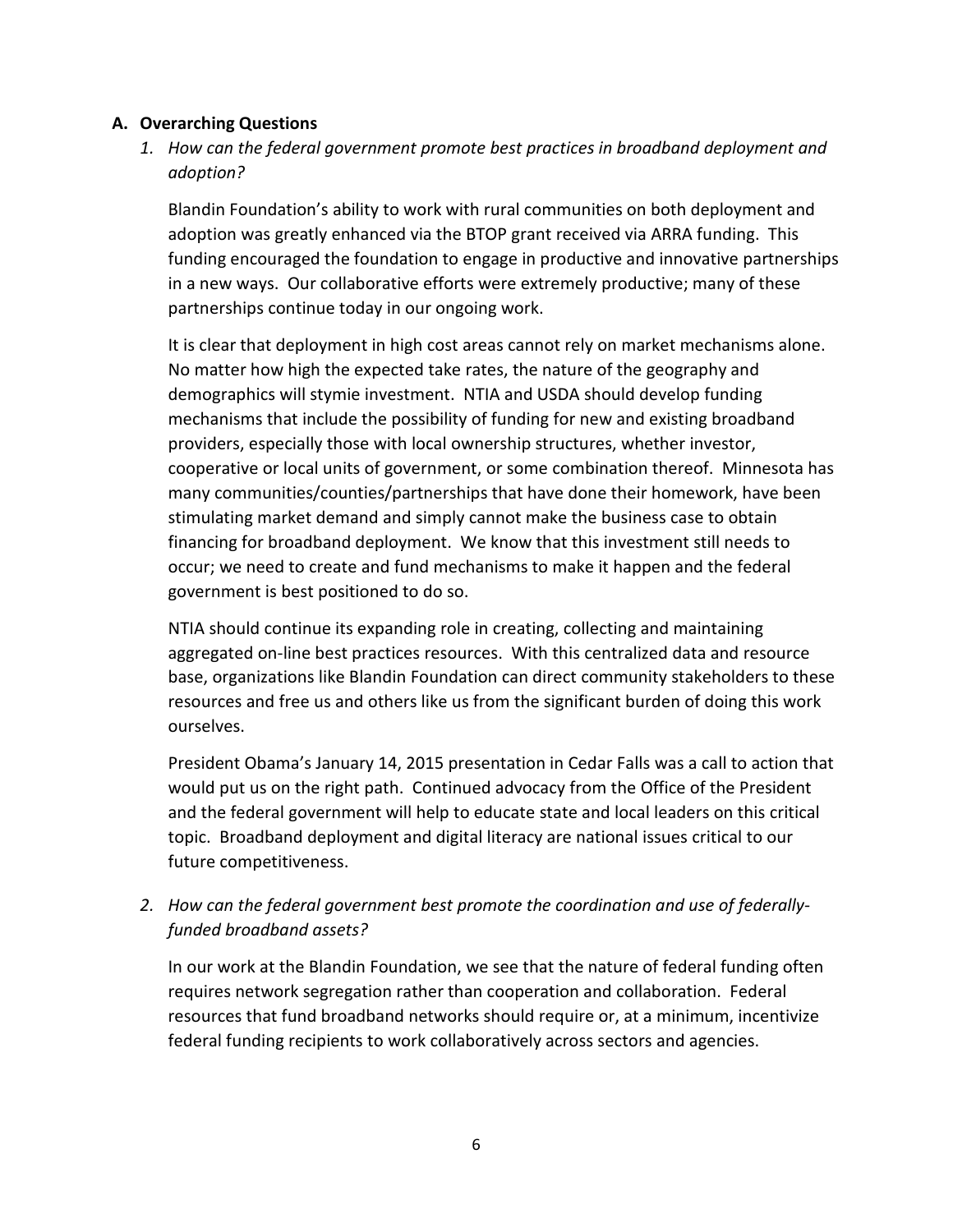Consider a block grant approach engaging state governments to enable them to plan multi-year collaborative efforts across health, education and government network investments, with or without private sector partners.

Continue to support and promote the NTIA-led BroadbandUSA program.

*3. What federal resolutions and/or statutes can be modernized or adapted to promote broadband deployment and adoption?*

Blandin Foundation believes that broadband is now essential to everything in which the Foundation is engaged – community leadership, economic vitality, social inclusion; the federal government should recognize this as well with its leadership role in housing, education, infrastructure development and health care. Federal agencies should review all of their funding programs to incorporate considerations of broadband deployment and use.

*4. As the federal government transitions to providing more services on line, what should the government do to provide information and training to those who have not adopted broadband? What should the federal government do to make reasonable accommodation for those without access to broadband?*

Blandin Foundation has seen and documented the benefits of organizations increasing their use of technologies to improve services and cut costs. As the opportunity to get more value from a broadband connection increases, more people will obtain the skills and prioritize their resources to get online. We have seen the value of digital inclusion and adoption efforts being led and implemented at the community level. The federal government should provide funding for competitive, community-based broadband adoption efforts, ala more BIA/BTOP. For those without broadband access the federal government should expand the resources available to public libraries and other public entities to offer public access and training.

*5. How can the federal government best collaborate with stakeholders (state, local, and tribal governments, philanthropic entities, industry, trade associations, consumer organizations, etc.) to promote broadband adoption and deployment?*

Blandin Foundation recommends that there be a cross-sector effort to promote BTOP and other federal broadband program best practices using these various agencies' communication tools.

Blandin Foundation also recommends that the federal government sponsor research into broadband deployment and adoption, such as:

a) Gain a better understanding the relationship between the broadband business/delivery model and adoption rates. Some communities are served by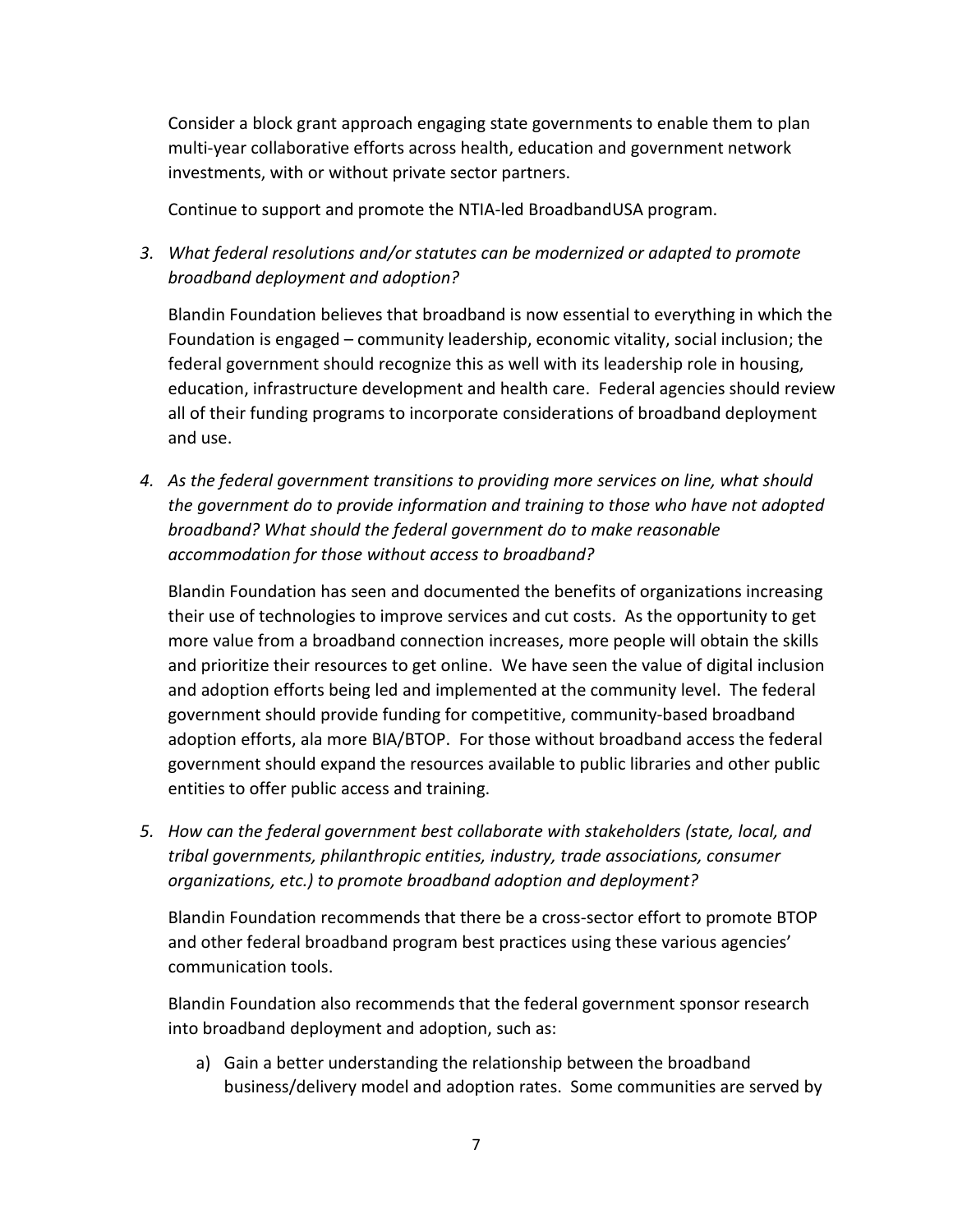municipal providers; others by cooperatives; others by commercial vendors. Assuming prices are equalized, are there any systematic relationships between these models and adoption rates in rural areas?

- b) Are there studies to identify rural communities where adoption of high-speed Internet is well-above the statistically-expected levels to better understand why? In other words, what additional community factors have a large impact on community adoption rates?
- c) Better understand the relationship between adoption of broadband, business development, business growth and community development in rural communities. Some rural areas seem to capitalize well on their local broadband investments and others, less so. Are there studies that help us better understand this relationship; and if not, can they be initiated?
- d) We know that price is a big factor in adoption decisions, but are there pricing models (not just lower prices) that support higher adoption rates?
- **B. Addressing Regulatory Barriers to Broadband Deployment, Competition and Adoption**
	- *6. What regulatory barriers exist within the agencies of the Executive Branch to the deployment of broadband infrastructure?*

USDA broadband finance programs are structured to avoid risk; they require three years of financials. In some rural communities, the financing of start-up broadband providers, especially with local ownership through a cooperative model, should be allowed.

Blandin Foundation has heard from many providers that federal environmental review and permitting is costly both in finance and time, especially in terms of streams and wetlands, and especially on federal lands.

Federal wage standards have also been identified as an issue where federal job classifications to do not match the reality of telecommunications infrastructure construction. Workers are placed in job classifications of much higher skill and pay more applicable to electricity, thus adding significantly to wage costs.

*7. What federal programs should allow the use of funding for the deployment of broadband infrastructure or promotion of broadband adoption but do not do so now?*

USDA RD and EDA project dollars should be made more explicitly available for economic development projects. Open access broadband facilities should be encouraged or required wherever sewer, water and other utility projects are financed.

*8. What inconsistences exist in federal interpretation and application of procedures, requirements, and policies by Executive Branch agencies related to broadband*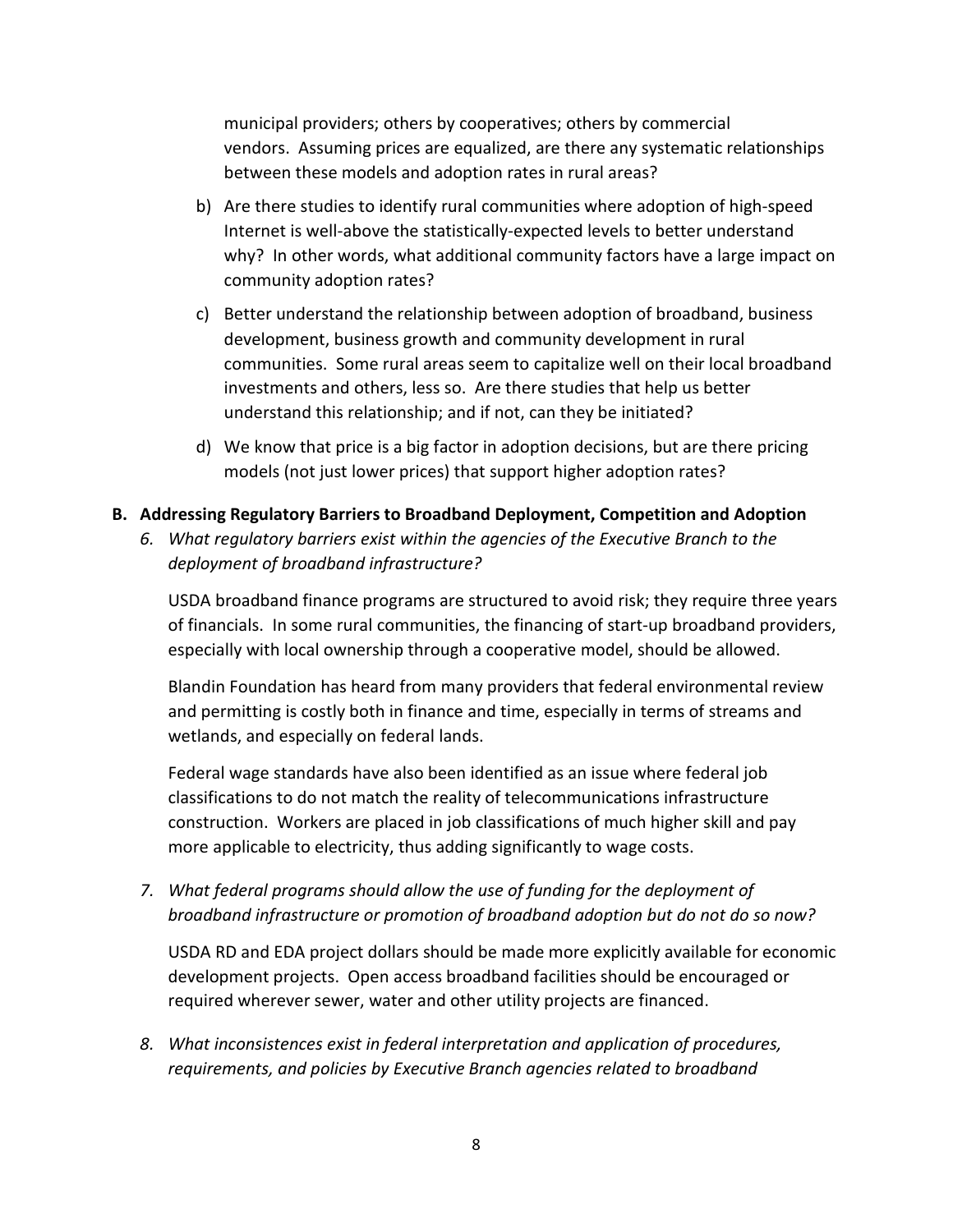# *deployment and/or adoption, and how could these be reconciled? One example is the variance in broadband speed definitions.*

One year ago, Blandin Foundation applied for USDA funding to create a Cooperative Development Center focused on broadband. The agency reviewer scored the project quite low based on their perception that "broad band [*sic*] is interesting, but is not tied to business development." This indicates a significant lack of knowledge of the critical nature of broadband and the way that broadband cooperatives could play a significant and positive role in the economic development of a community or region. As USDA currently funds millions of dollars annually to rural broadband providers, clearly the overall agency believes in the economic development value of broadband; the reviewer was not on the same page.

- *9. Are there specific regulations within the agencies of the Executive Branch that impede or restrict competition for broadband service, where residents have either no option or just one option? If so, what modifications could agencies make to promote competition in the broadband marketplace?*
- *10. Are there federal policies or regulations within the Executive Branch that create barriers for communities or entities to share federally-funded broadband assets or networks with other non-federally funded networks?*

School districts are fiercely afraid to enter into collaborative network arrangements due to fears of violating Universal Service Fund regulations. As a result, they avoid becoming engaged in community broadband initiatives. As connectivity to students' homes is a driving force behind community broadband initiatives, especially with connectivitybased education trends, the absence of the school district is a major barrier.

*11. Should the federal government promote the implementation of federally-funded broadband projects to coincide with other federally-funded infrastructure projects? For example, coordinating a broadband construction project funded by USDA with a road excavation funded by DOT?*

Encouraging "dig once" makes sense in selected areas, especially when railroad crossings, bridge crossings and environmentally sensitive areas are involved. A federal mechanism to fund conduit installation with long-term and patient cost-recovery mechanisms could be especially positive.

#### **C. Promoting Public and Private Investment in Broadband**

*12. How can communities / regions incentivize service providers to offer broadband services, either wired or wireless, in rural and remote areas? What can the federal government do to help encourage provides to serve rural areas?*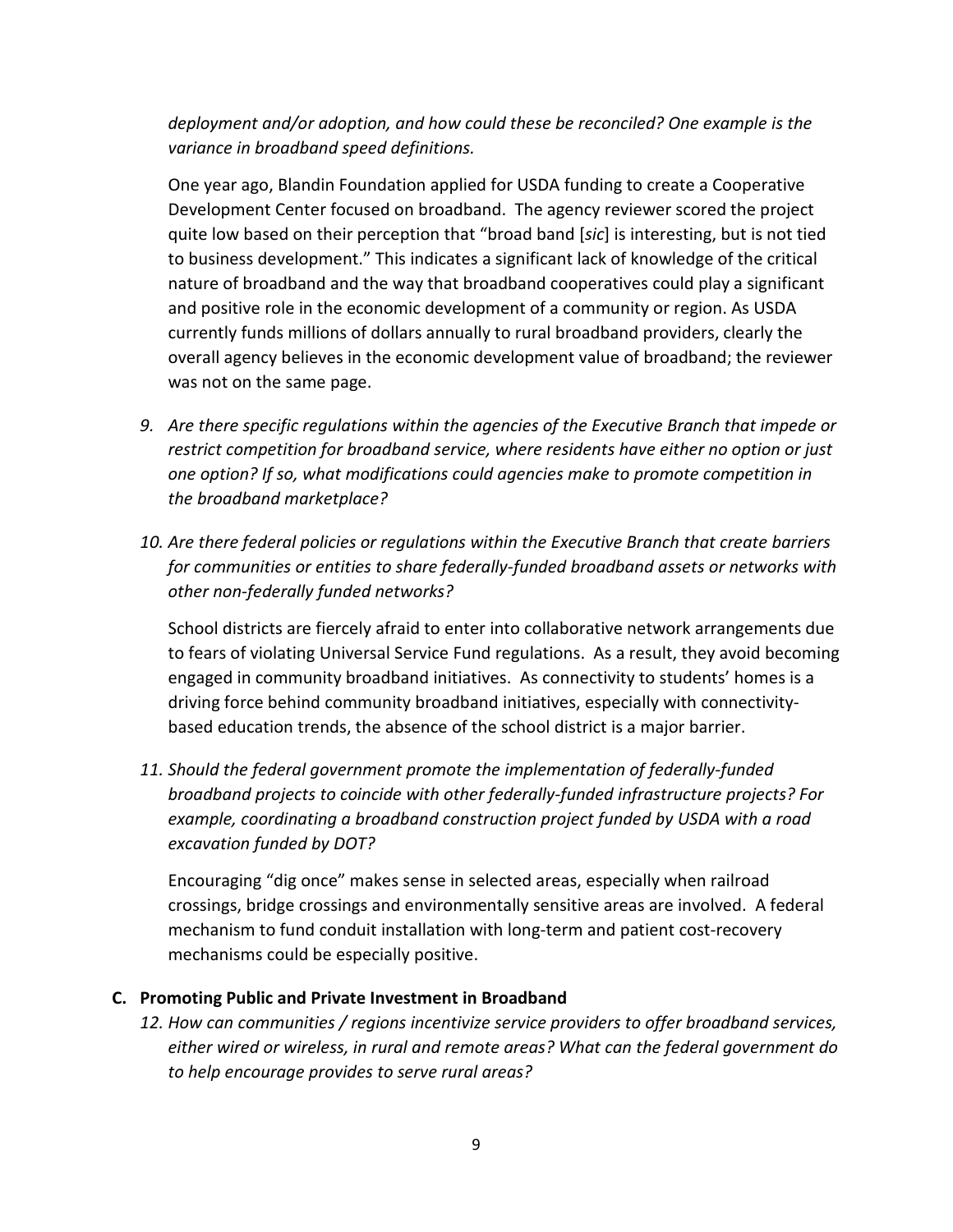*13. What change in Executive and agency regulations or program requirements could incentivize last mile investments in rural areas and sparsely populated, remote parts of the country?*

Enable public sector health care dollars to be used for rural telemedicine thus spurring an increase in the value of the rural telecommunications network. Provide distance education dollars so that students in remote areas can get home broadband access.

*14. What changes in executive brand agency regulations or program requirements would improve coordination of federal programs that help communities leverage the economic benefits offered by broadband?*

Support the creation of a broadband-focused Cooperative Development Center.

*15. How can Executive Branch agencies incentivize new entrants into the market by lowering regulatory or policy barriers?*

Blandin Foundation believes that the cooperative model offers the best, most sustainable model of broadband deployment in rural, underserved areas. USDA requires three years of financial data before a provider can obtain a loan. This barrier is a huge barrier to the formation of new broadband cooperatives.

### **D. Promoting Broadband Adoption**

- *16. What federal programs within the Executive Branch should allow the use of funding for broadband adoption, but do not do so now?*
- *17. Typical barriers to broadband adoption include cost, relevance, and training. How can these be addressed by regulatory changes by Executive Branch agencies?*

## **E. Issues Related to State, Local, and Tribal Governments**

- *18. What barriers exist at the state, local, and/or tribal level to broadband deployment and adoption? How can the federal government work with and incentivize state, local, and tribal governments to remove these barriers?*
- *19. What federal barriers do state, local, and tribal governments confront as they seek to promote broadband deployment and adoption in their communities?*
- 20. What can the federal government do to make it easier for state, local, and tribal *governments or organizations to access funding for broadband?*
- *21. How can the federal government support state, local, and tribal efforts to promote and/or invest in broadband networks and promote broadband adoption? For example, what type of capacity-building or technical assistance is needed?*

Support the creation of a broadband-focused Cooperative Development Center.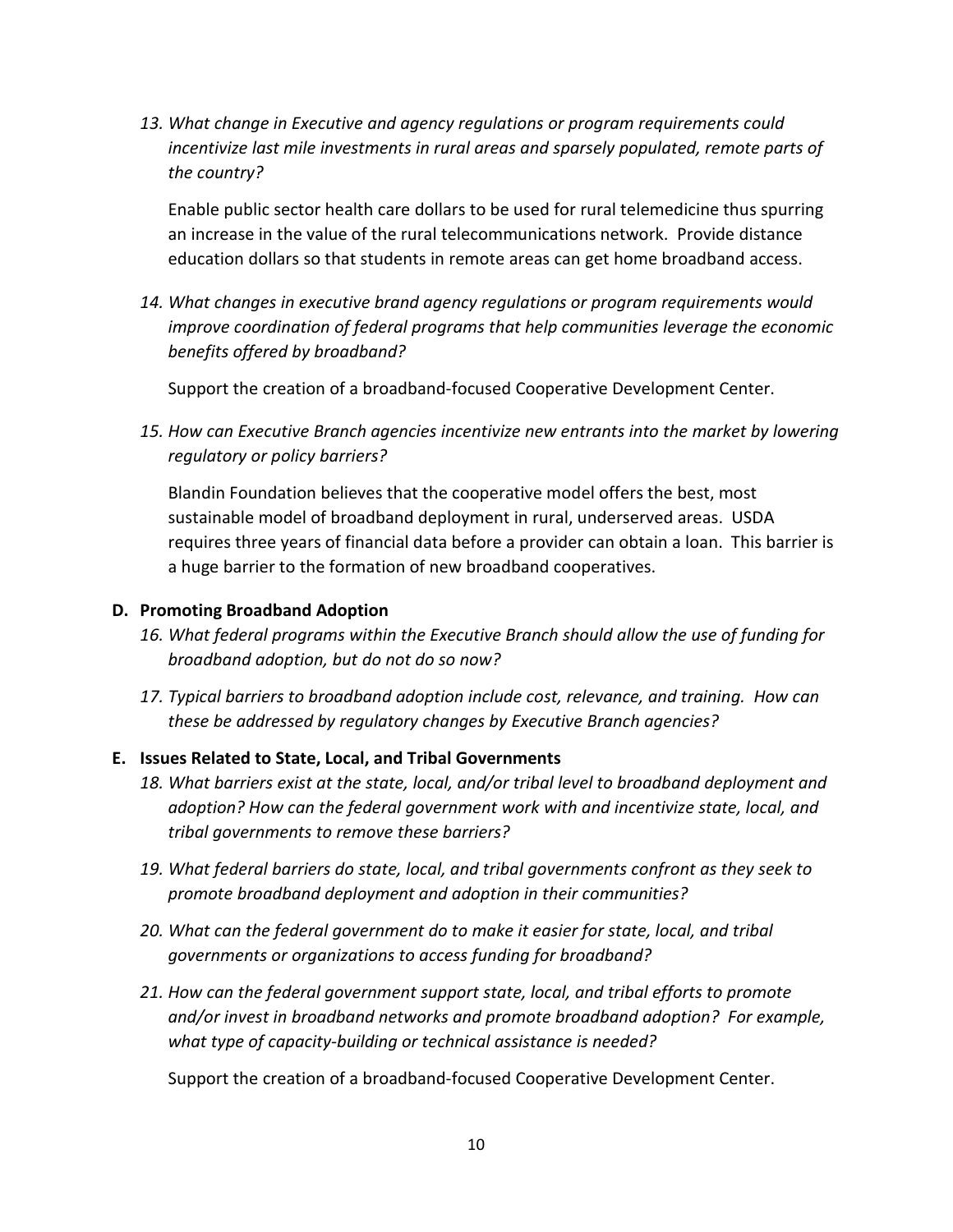# **F. Issues Related to Vulnerable Communities and Communities with Limited or No Broadband**

*22. How can specific regulatory policies within the Executive Branch agencies be altered to remove or reduce barriers that prevent vulnerable populations from accessing and using broadband technologies? Vulnerable populations might include, but are not limited to, veterans, seniors, minorities, people with disabilities, at-risk youth, low-income individuals and families, and the unemployed?*

Use NAID certified, computer recycling/refurbishing non-profits like PCs for People [\(www.pcsforpeople.com\)](http://www.pcsforpeople.com/) to distribute computers to vulnerable communities as a first step to digital inclusion. Partner with job training/social service agencies/schools and broadband providers to provide training and low-cost connectivity to low-income families.

23. How can the federal government make broadband technologies more available and *relevant for vulnerable populations?*

Create client service processes that are online based, but relatively uncomplicated as a gateway to the broader use of technology by vulnerable populations. They will quickly understand the value of avoiding long bus rides, lines and other challenges that they face in receiving government services now.

Expand lifeline for broadband.

## **G. Issues Specific to Rural Areas**

*24. What federal regulatory barriers can Executive Branch agencies alter to improve broadband access and adoption in rural areas?*

Timely and costly environmental review of relatively simple telecommunications infrastructure improvements on federal lands.

Create appropriate job classifications to have them more closely reflect the reality of the jobs performed in terms of skill required and hazardous duty.

*25. Would spurring competition to offer broadband service in rural areas expand availability and, if so, what specific actions could Executive Branch agencies take in furtherance of this goal?*

Most rural areas would prefer one quality, reasonably priced, sustainable network, to multiple, competing mediocre networks that will not deliver the bandwidth necessary in today and tomorrow's economy. If existing incumbent providers will not/cannot provide service, an orderly succession plan to enable a new provider to provide modern services should be put in place. Many communities beg for better services from their incumbent but get little response until a new provider (public, private or public-private partnership) begins to deploy. Then the incumbent invests to make the new entrant unsuccessful. This is the worst possible model.